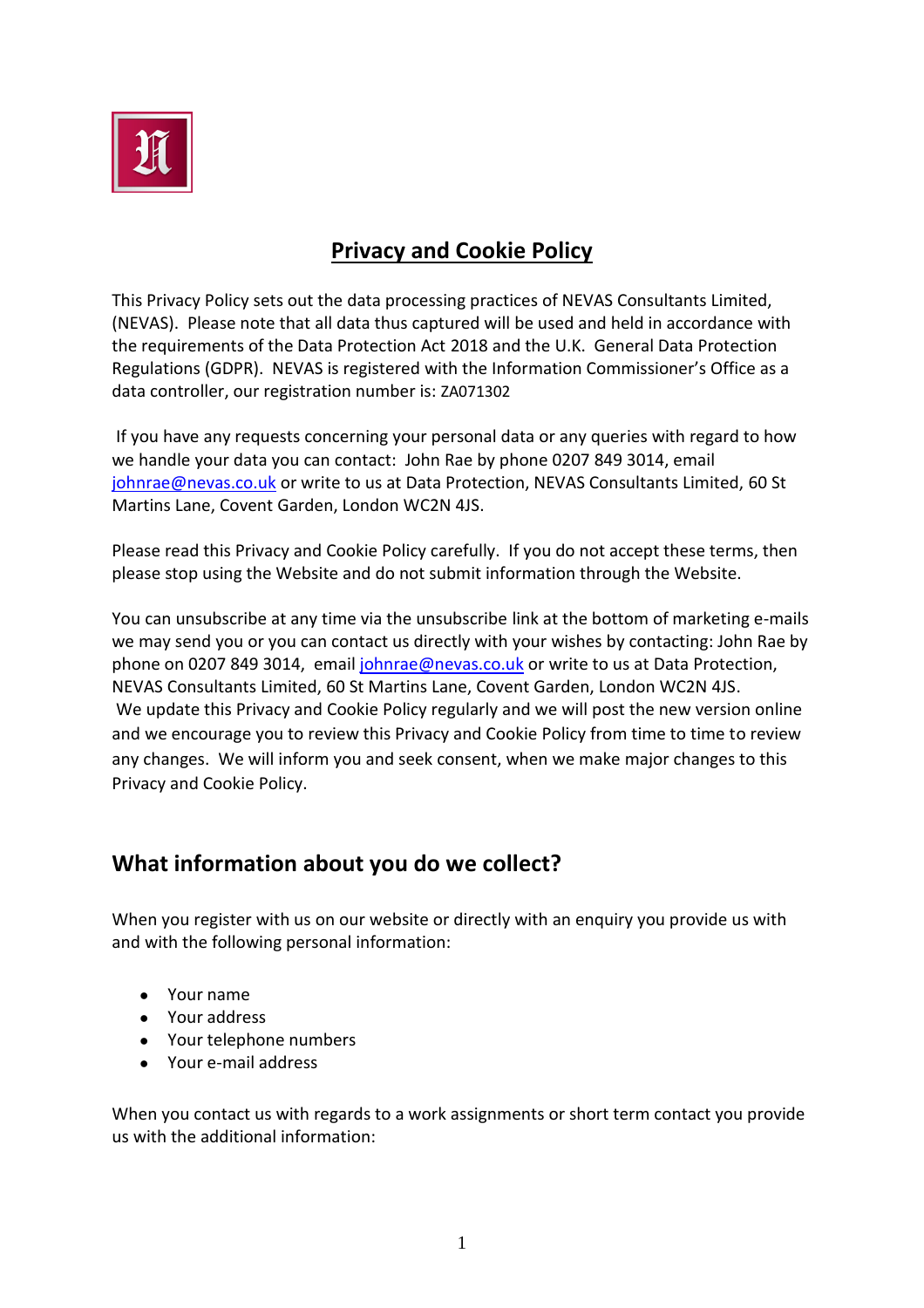- Your name
- Your address
- Your telephone numbers
- Your e-mail address
- **•** Curriculum Vitae
- Occupation
- Identification documents
- Right to Work documents
- Educational records
- Work history
- Employment and references
- Interests

We may collect some sensitive information about you. Sensitive information is categorised as: racial or ethnic origin, political opinions, religious or philosophical beliefs, or trade union membership, the processing of genetic data, biometric data for the purpose of uniquely identifying a natural person, health data or data relating to natural person's sex life or sexual orientation. In general, we will not ask you about sensitive personal data but there may be times that it is necessary for information to be disclosed to us and for us to share that with potential employers. We will only share the information where you have provided your explicit consent.

We are also under an obligation with some of our clients to provide suitable candidates. Part of that assessment will include asking you about any unspent criminal convictions you may have and your financial status. We consider this to be highly confidential information and will only do so where you have provided your explicit consent.

We will also collect business cards, where offered at meeting.

## **Data Sharing**

We will share your information with the following:

**Suppliers, subcontractors** - we keep your information confidential, but may disclose it to suppliers or subcontractors insofar as it is reasonably necessary for the purposes set out in this privacy policy. However, this is on the basis that they have agreed to safeguard this information.

**Our service providers** - this includes external third-party service providers, such as accountants, auditors, experts, lawyers and other outside professional advisors; IT systems, support and hosting service providers; technical engineers; data storage and cloud providers and similar third-party vendors and outsourced service providers that assist us in carrying out business activities.

**Government authorities** - in addition, we may disclose your information to the extent that we are required to do so by law (which may include to government bodies and law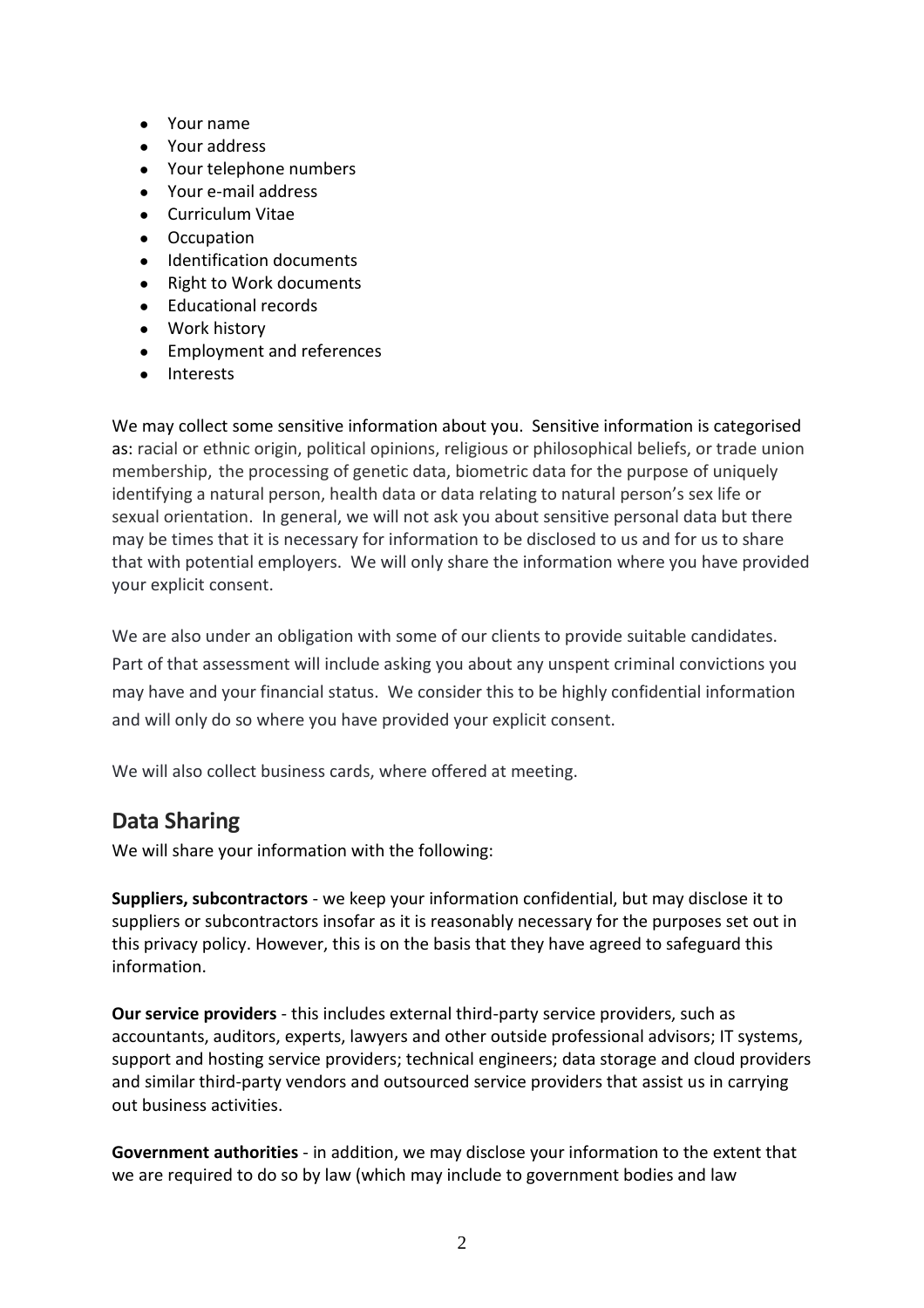enforcement agencies); in connection with any legal proceedings or prospective legal proceedings; and in order to establish, exercise or defend our legal rights (including providing information to others for the purposes of fraud prevention).

If we are involved in a merger, acquisition, or sale of all or a portion of our assets, you will be notified via email, account message and/or a prominent notice on our website of any change in ownership or uses of this information, as well as any choices you may have regarding this information.

## **The legal basis on which we will rely**

NEVAS collect and process your personal data on the basis of different legal grounds depending on the personal data being provided and the type of processing being undertaken:

**Contract performance** – processing is necessary for us to administer the pre-contract and contractual relationship between ourselves and you, our suppliers; customers; potential employees in connection with the performance of a contract. Examples being, work placements, interpreter services, managing employees and contractors, fulfilling contractual obligations to a client.

**Legitimate interests** – other types of processing of your Personal Data is that it is necessary for the purposes of legitimate interests pursued by NEVAS and were we have assessed that the interests, rights or freedoms of the individual have not been overridden. The legitimate interest will include marketing of our products and services, where we believe you have a reasonable expectation that we will perform a particular type of processing on your behalf; where processing is strictly necessary for the prevention and detection of fraud.

**Consent** – will be relied upon in some situations where NEVAS process your personal information. We will request your explicit consent where we require it to process your personal information and this will be requested at the time the personal information is obtained. An example of this would be the collection of sensitive personal information.

**Compliance with a legal obligation** – processing is required to enable NEVAS to comply with its legal obligations. Examples of this would be, HR records, business records, fulfilling a contractual obligation.

#### **1. Marketing**

We would like to use your personal data to send you details of products or services that we offer that we have identified as likely to be of interest to you. We will only send you information in line with the preferences you indicated when you provided the personal data.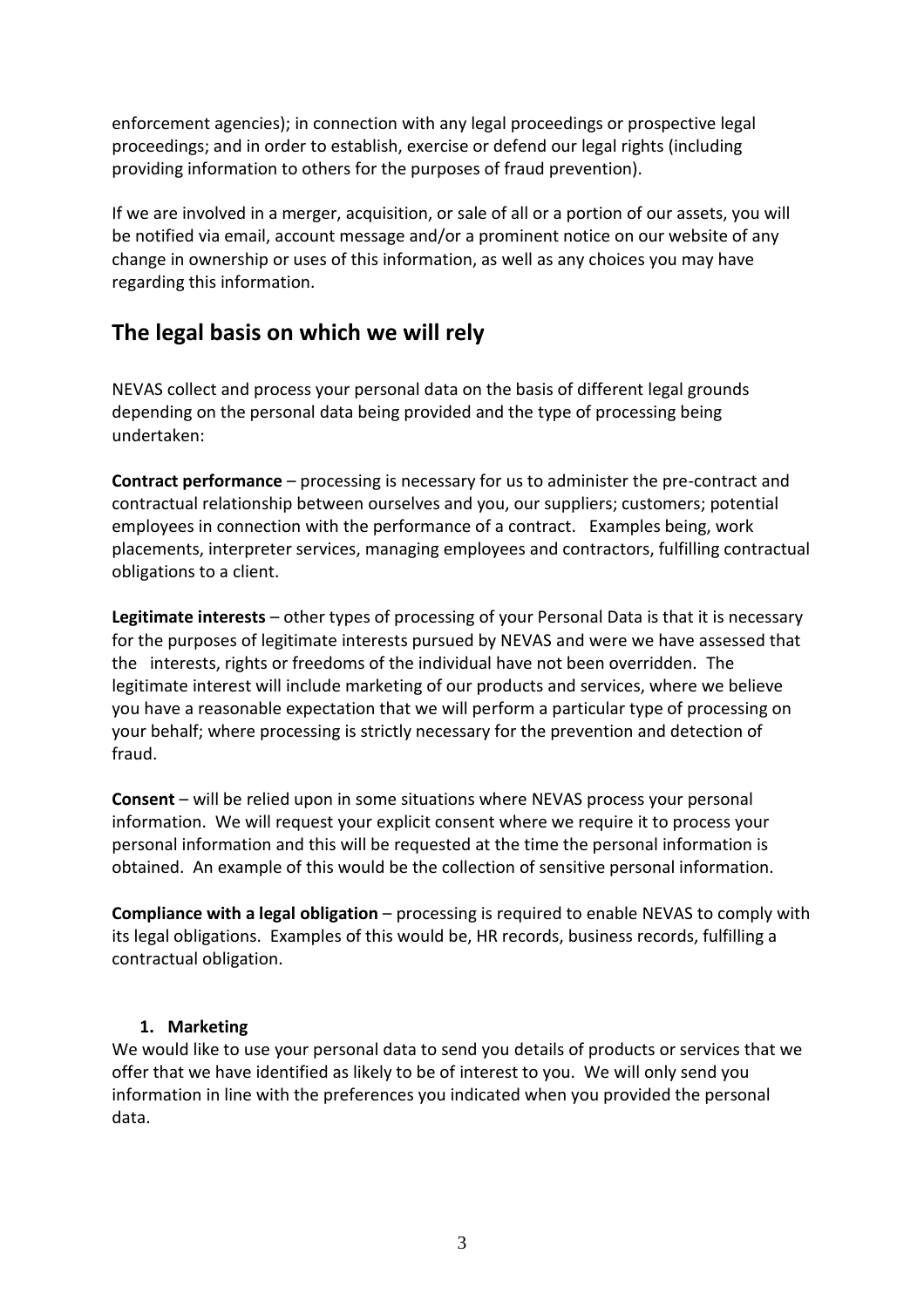If at any point you would like to opt-out of receiving communications from us, or would like to change the channels (such as email or post) that we use to contact you, please contact: John Rae by phone on 0207 849 3014, emai[l johnrae@nevas.co.uk](mailto:johnrae@nevas.co.uk) or write to us at Data Protection, NEVAS Consultants Limited, 60 St Martins Lane, Covent Garden, London WC2N 4JS.

### **2. Recipients/categories of recipients**

In carrying out our business including our obligations to you, we may use sub-contractors. These will be interpreters, payroll providers, accountants, email broadcasters, marketing agencies and other contractors. We will ensure that they respect your privacy and abide by all data protection laws.

## 3. **Transfers to third countries**

As part of our processing activities we may transfer your personal data outside the United Kingdom and the European Economic Area. We will always ensure we have a written data processing agreement with these processors to ensure the same level of data protection in the United Kingdom will apply.

## **4. Retention periods**

.

We will keep your personal data in connection with the services and or products you have bought from us for 6 years after the last purchase. We need to retain this data for our own accounting purposes and for legal and tax purposes.

In terms of personal data, we use for marketing, we will keep this data for as long as we are able to market to you and if you withdraw your consent or opt-out of marketing communications, we will keep your contact details only to ensure that we do not contact you again for marketing purposes.

Where you have provided us with your CV we will keep this on file for 1 year from the last contact in relation to temporary work assignments and in relation to interpreters and contractors, for 3 years.

### **5. Data subject's rights**

You have rights in respect of your personal data. We will need to confirm your identity before we can consider your request so, if you wish to exercise any of these rights, we will need you to confirm you are the data subject by providing photo ID and residency documentation, (i.e. a passport, driving licence, utility bill, bank statement).

**The right to be informed** – you have the right to be told about the collection and use of the personal data you provide. This privacy policy sets out the purpose for which we process your personal data, how long we will keep your data, who we will share your data with. If you have any questions on how and why we process your data, please contact: [johnrae@nevas.co.uk](mailto:johnrae@nevas.co.uk) or write to us at Data Protection, NEVAS Consultants Limited, 60 St Martins Lane, Covent Garden, London WC2N 4JS.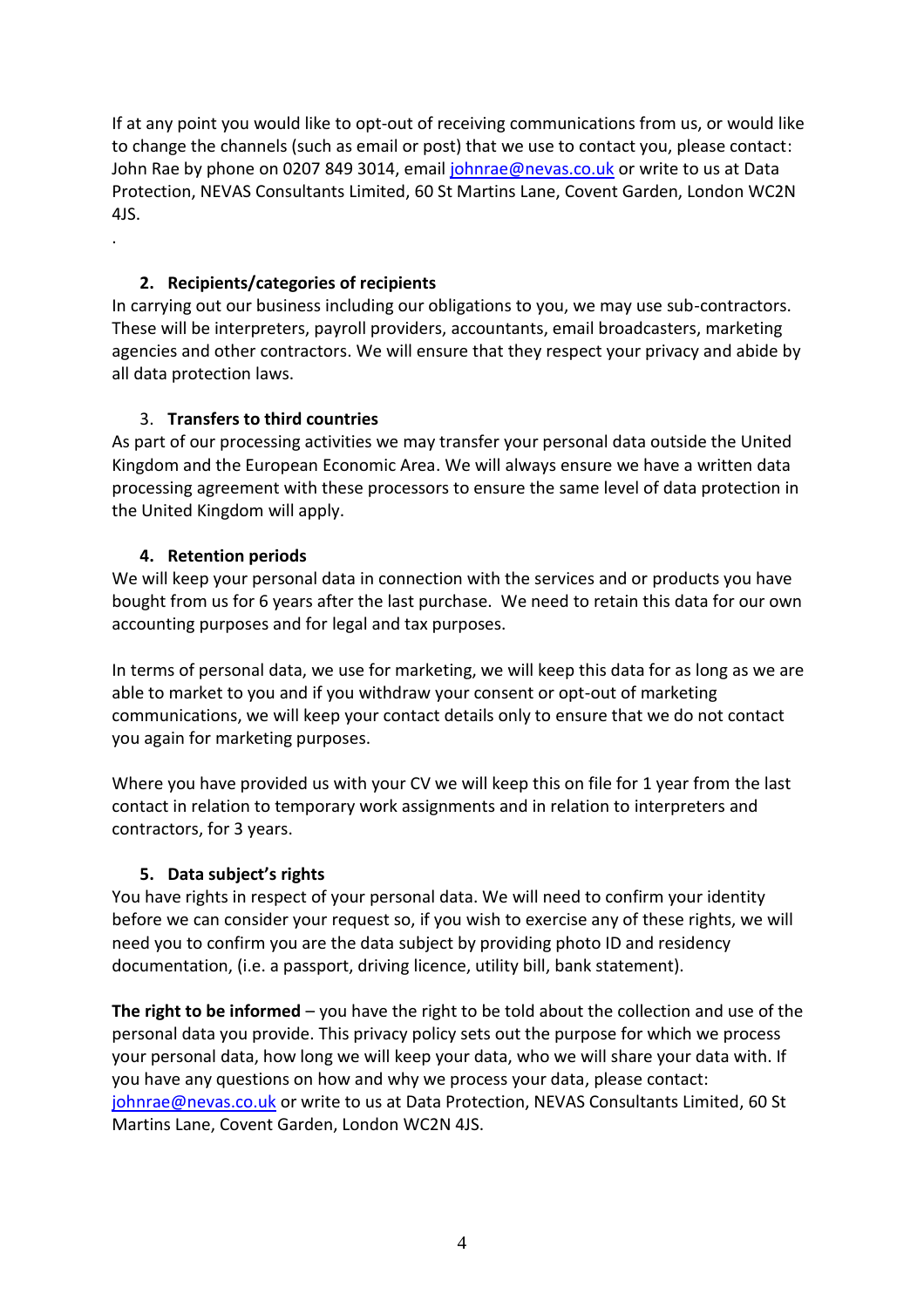If you want to know more about this right, the Information Commissioner's Office (ICO) has more guidance on their website: [https://ico.org.uk/for-organisations/guide-to-the-general](https://ico.org.uk/for-organisations/guide-to-the-general-data-protection-regulation-gdpr/individual-rights/right-to-be-informed/)[data-protection-regulation-gdpr/individual-rights/right-to-be-informed/](https://ico.org.uk/for-organisations/guide-to-the-general-data-protection-regulation-gdpr/individual-rights/right-to-be-informed/)

**Right of access** – you have the right to know whether we are processing your personal data, and to a copy of that data. We would need as much information as possible to enable us to locate your data. We will respond to your request within 28 days of receipt of your request. If you want to exercise this right, please contact the John Rae at the contact details above.

If you want to know more about this right, the ICO has more guidance on their website: [https://ico.org.uk/for-organisations/guide-to-the-general-data-protection-regulation](https://ico.org.uk/for-organisations/guide-to-the-general-data-protection-regulation-gdpr/individual-rights/right-of-access/)[gdpr/individual-rights/right-of-access/](https://ico.org.uk/for-organisations/guide-to-the-general-data-protection-regulation-gdpr/individual-rights/right-of-access/)

**Right to rectification** – you have the right to have any incorrect personal data corrected or completed if it is incomplete. You can make this request verbally or in writing. We will need as much information as possible to enable us to locate your data. We will look at any request and inform you of our decision within 28 days of receiving the request. If you want to exercise this right, please contact John Rae at the contact details above.

If you want to know more about this right, the ICO has more guidance on their website: [https://ico.org.uk/for-organisations/guide-to-the-general-data-protection-regulation](https://ico.org.uk/for-organisations/guide-to-the-general-data-protection-regulation-gdpr/individual-rights/right-to-rectification/)[gdpr/individual-rights/right-to-rectification/](https://ico.org.uk/for-organisations/guide-to-the-general-data-protection-regulation-gdpr/individual-rights/right-to-rectification/)

**Right to erasure** – this right, often referred to as the right to be forgotten allows you to ask us to erase personal data where there is no valid reason for us to keep it. We will look at any request and inform you of our decision within 28 days of receiving the request. If you want to exercise this right, please contact John Rae at the contact details above.

If you want to know more about this right, the ICO has more guidance on their website: [https://ico.org.uk/for-organisations/guide-to-the-general-data-protection-regulation](https://ico.org.uk/for-organisations/guide-to-the-general-data-protection-regulation-gdpr/individual-rights/right-to-erasure/)[gdpr/individual-rights/right-to-erasure/](https://ico.org.uk/for-organisations/guide-to-the-general-data-protection-regulation-gdpr/individual-rights/right-to-erasure/)

**Right to restrict processing** – you have the right to ask us to restrict processing of your data. We will look at any request and inform you of our decision within 28 days of receiving the request. If you want to exercise this right, please contact John Rae at the contact details above.

If you want to know more about this right, the ICO has more guidance on their website: [https://ico.org.uk/for-organisations/guide-to-the-general-data-protection-regulation](https://ico.org.uk/for-organisations/guide-to-the-general-data-protection-regulation-gdpr/individual-rights/right-to-restrict-processing/)[gdpr/individual-rights/right-to-restrict-processing/](https://ico.org.uk/for-organisations/guide-to-the-general-data-protection-regulation-gdpr/individual-rights/right-to-restrict-processing/)

**Right to data portability** – you have the right to move, copy or transfer your personal data from one IT environment to another. This right applies to data that you have provided to us and that we are processing on the legal basis of consent or in the performance of a contract and that processing is by automated means. We will respond to your request within 28 days of receipt of your request. If you want to exercise this right, please contact John Rae at the contact details above.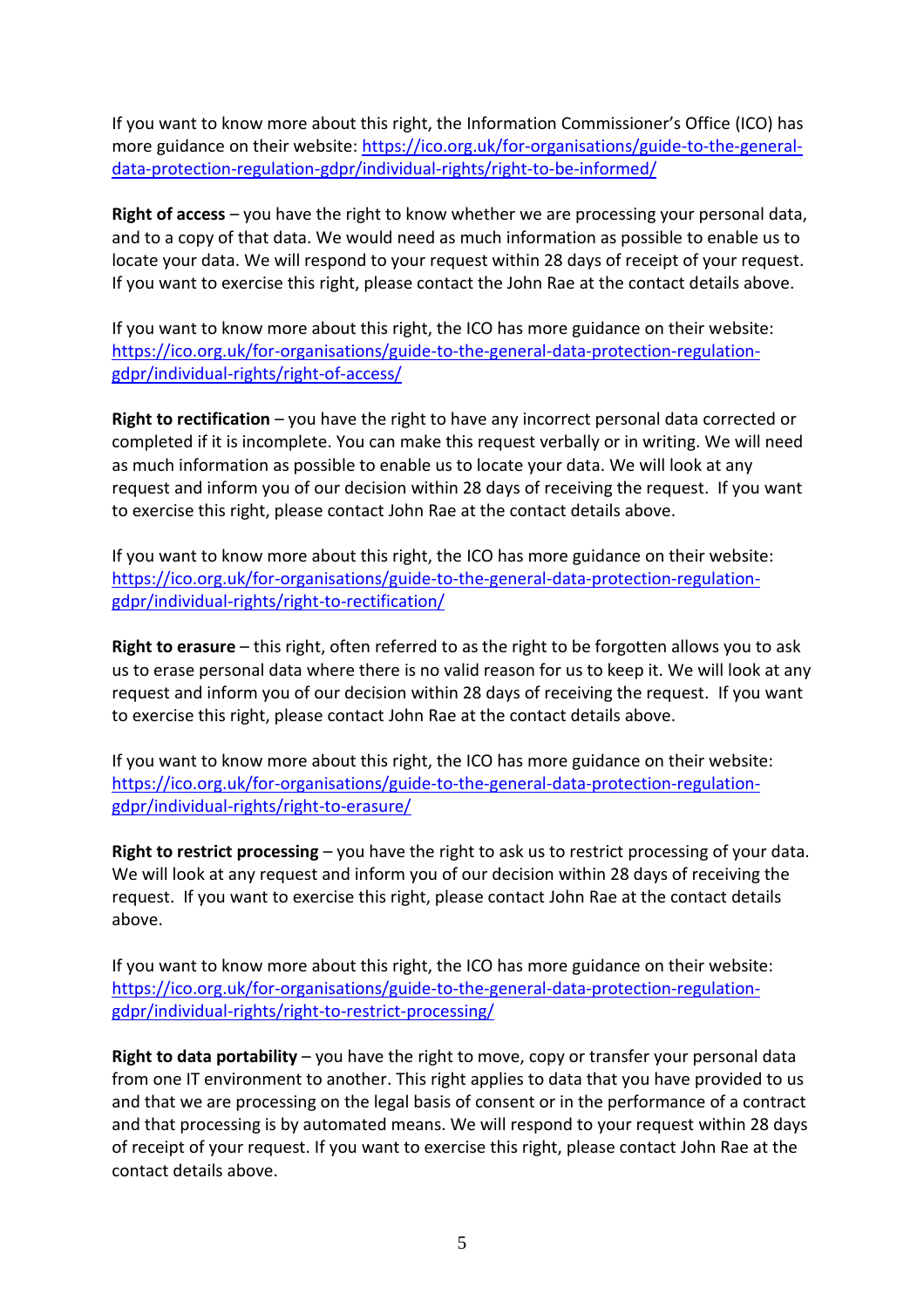If you want to know more about this right, the ICO has more guidance on their website: [https://ico.org.uk/for-organisations/guide-to-the-general-data-protection-regulation](https://ico.org.uk/for-organisations/guide-to-the-general-data-protection-regulation-gdpr/individual-rights/right-to-data-portability/)[gdpr/individual-rights/right-to-data-portability/](https://ico.org.uk/for-organisations/guide-to-the-general-data-protection-regulation-gdpr/individual-rights/right-to-data-portability/)

**Right to object** – you have the right to object to our processing of your personal data based on (i) legitimate interests, or for the performance of a task in the public interests/exercise of official authority (including profiling); (ii) direct marketing (including profiling); and (iii) for purposes of scientific/historical research and statistics.

- (i) Legitimate interests/legal task your objection should be based on your particular situation. We can continue to process the data if we can demonstrate compelling legitimate grounds which override your interests.
- (ii) Direct marketing you have an absolute right to ask us to stop processing for the purposes of direct marketing. We will action your request as soon as possible.
- (iii) Scientific/historical research and statistics your objection should be based on your particular situation. If we are conducting research where the processing is necessary for the performance of a public task, we can refuse to comply with your objection.

If you want to exercise this right, please contact John Rae at the contact details above.

If you want to know more about this right, the ICO has more guidance on their website: [https://ico.org.uk/for-organisations/guide-to-the-general-data-protection-regulation](https://ico.org.uk/for-organisations/guide-to-the-general-data-protection-regulation-gdpr/individual-rights/right-to-object/)[gdpr/individual-rights/right-to-object/](https://ico.org.uk/for-organisations/guide-to-the-general-data-protection-regulation-gdpr/individual-rights/right-to-object/)

**Rights relating to automated decision making including profiling** – you have the right in respect of automated decision making, including profiling. Where we carry out solely automated decision making, including profiling, which has legal or similarly significant effects on you, we can only do this if it is in connection with a contract with you, we have a right under law or you have provided your explicit consent. We will tell you if this happens and tell you how you can request human intervention or challenge the decision. If you want to exercise this right, please contact John Rae at the contact details above.

If you want to know more about this right, the ICO has more guidance on their website: [https://ico.org.uk/for-organisations/guide-to-the-general-data-protection-regulation](https://ico.org.uk/for-organisations/guide-to-the-general-data-protection-regulation-gdpr/individual-rights/rights-related-to-automated-decision-making-including-profiling/)[gdpr/individual-rights/rights-related-to-automated-decision-making-including-profiling/](https://ico.org.uk/for-organisations/guide-to-the-general-data-protection-regulation-gdpr/individual-rights/rights-related-to-automated-decision-making-including-profiling/)

#### **6. Processing based on consent**

Where we process your personal data based on your consent you have the right to withdraw that consent at any time without reason. You can opt-out by using the unsubscribe/opt-out in any marketing we send you and you can contact Joh Rae at the contact details above.

#### **7. The right to lodge a complaint to the supervisory authority**

If you are unhappy with any aspect of our handling of your data, you can make a complaint to the Information Commissioner's Office - <https://ico.org.uk/concerns/>